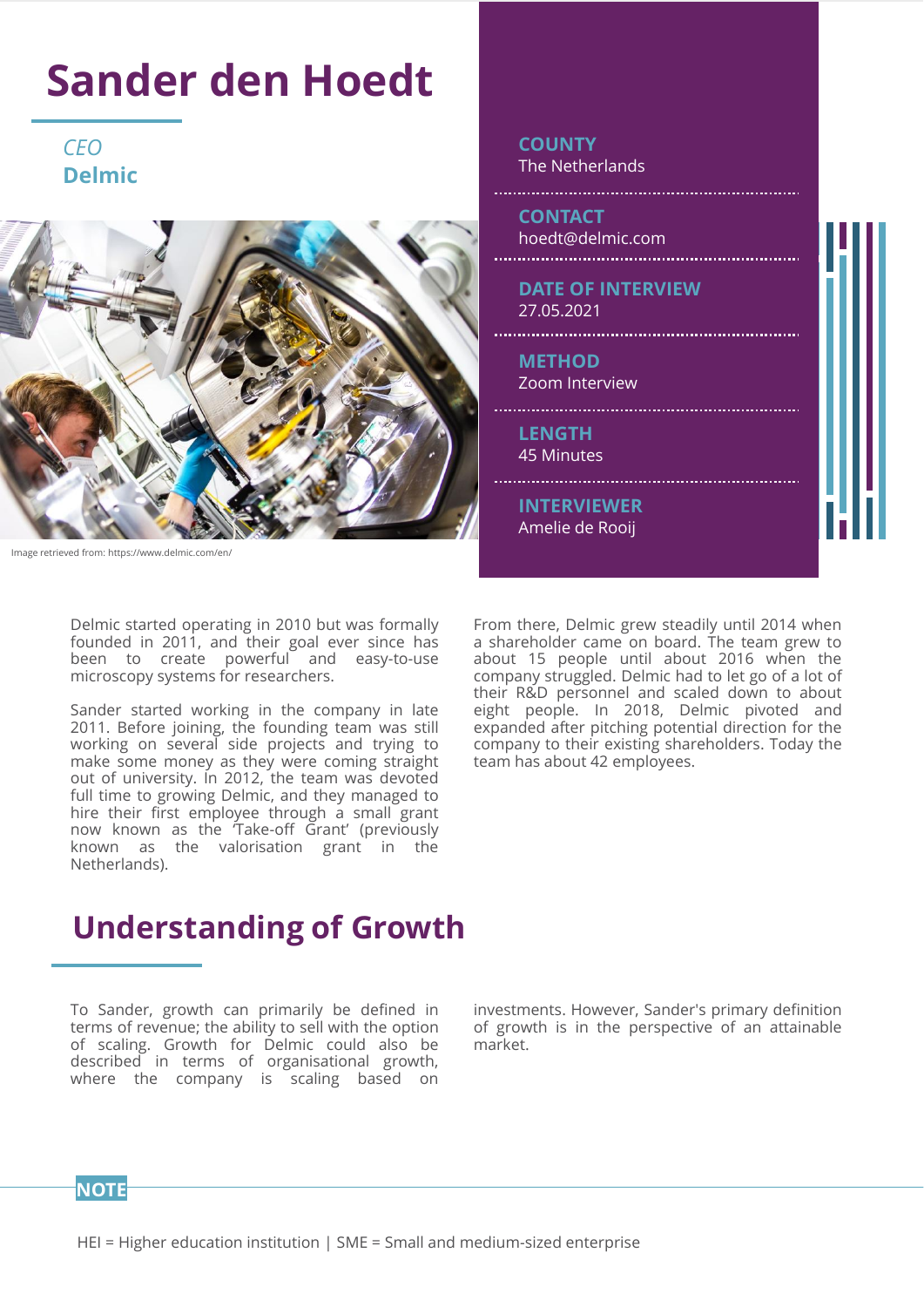#### **Growth Strategies**

As Sander describes, when the company started out, the team had little experience and understanding of market perspectives and growth strategy. They thought they would sell ten units of their product in the year and remain a small company. They started with a technology-driven mindset,<br>simply thinking about selling their thinking about selling their products somewhere. Only a few years after, they realised that if they strategically utilised their strengths, they could target a larger market.

Around 2014-2015, when the shareholder came on board, the company created a growth strategy plan looking at market perspective, new markets, value

proposition, product differentiation, and growth perspective, as the shareholder pushed them to be more ambitious.

For a long period of time, Sander felt that he was limited by the products and the market he was in. Having the shareholder on board helped him shift his mindset to be more creative and in realising that as a company, you can determine what you want to do and expand in any direction. Having the shareholder on board also helped with financing the growth and expansion plans, primarily, together with some grants, from the Dutch government and the EU.



*As a CEO, you need to de adaptive, but also invest in the company's sustainable organizational structure, as you cannot be involved in every project and decision making anymore.*

#### **Transformation**

According to Sander, the issue with growth is that the company continuously faces bigger challenges, such as managing a completely different and new team. As a CEO, you need to be adaptive and invest in the company's sustainable organizational structure, as you cannot be involved in every project and decision making anymore.

Simultaneously, the financial pressure becomes bigger, and the company requires additional investors. Hitting financial targets and other milestones become much more important as well.

**"**

#### **Challenges from Growth**

Through growth, the management team faces challenges almost across the board. In terms of suppliers, for instance, the company must make sure that they can suddenly increase their production volume and capacity, or increase their product quality.

But challenges also come at a personal level, where you need to ensure that you always think through everything the right way and that you can adapt to the needs of a changing organization.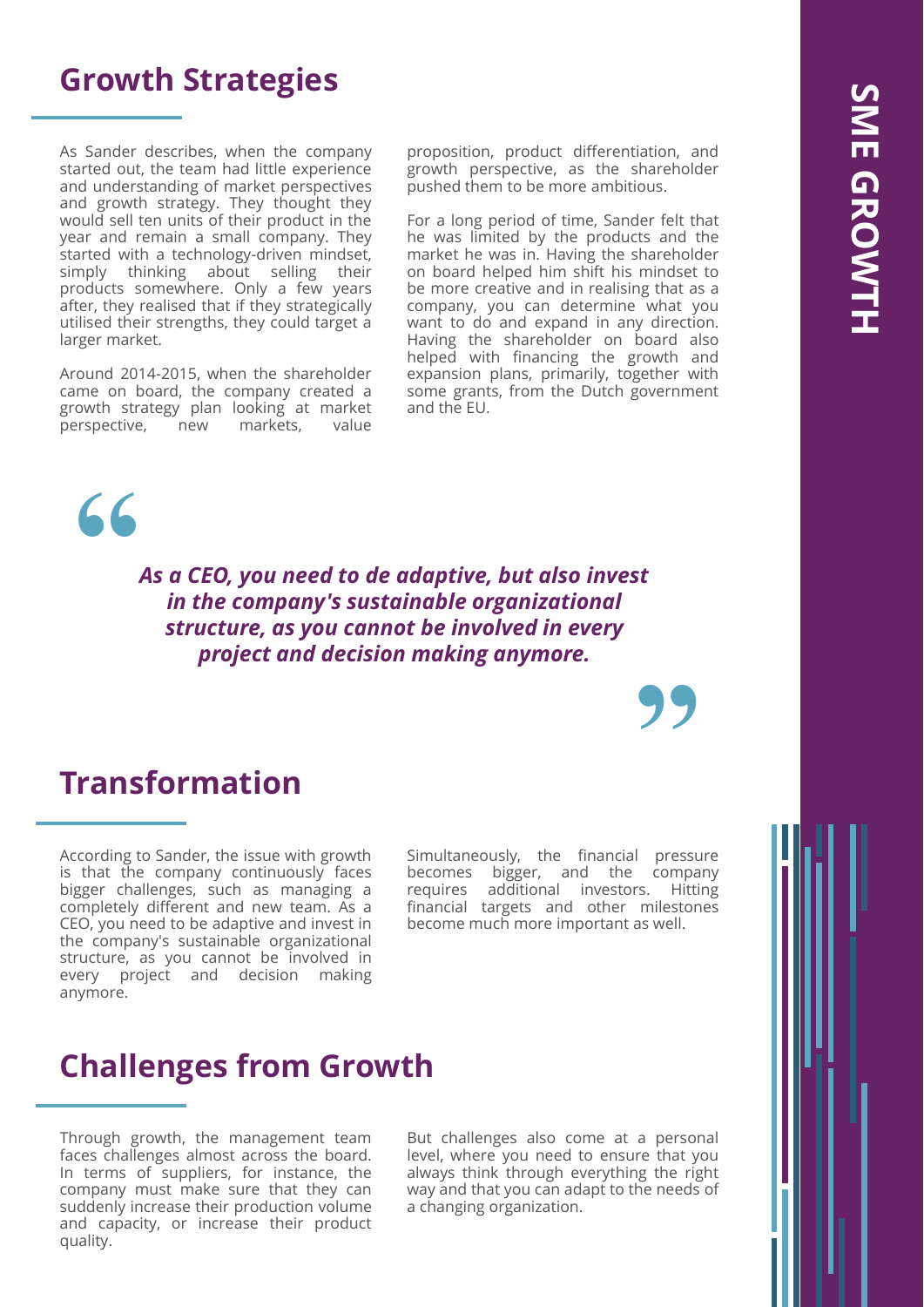#### **Key Success Factors**

For Sander, two factors are critical to the success of SMEs when experiencing fast growth. It is of paramount importance to have a team that is very adaptable and willing to constantly challenge the [industry] status quo. Such a team thinks about what needs to happen next and what needs to be improved in the company.

The other key success factor is to have clear guidelines in place for the efficiency of procedures and processes.



*It is of paramount importance to have a (founding) team that is very adaptable and willing to constantly challenge the industry status quo.* 

**Main Needs**

Sander describes that one of the main needs for SMEs during the phase of their growth lies in the quality of the training provided to the employees. For the Delmic team, courses that provide a broader perspective on scaling business and growth are particularly useful, especially those tailored to engineering and technology utilisation (not limited to software) for SME product development.

Courses on finance are equally important

for the Delmic team. Sander is interested in how to access enough capital liquidity, which is a big problem in the Netherlands.

**"**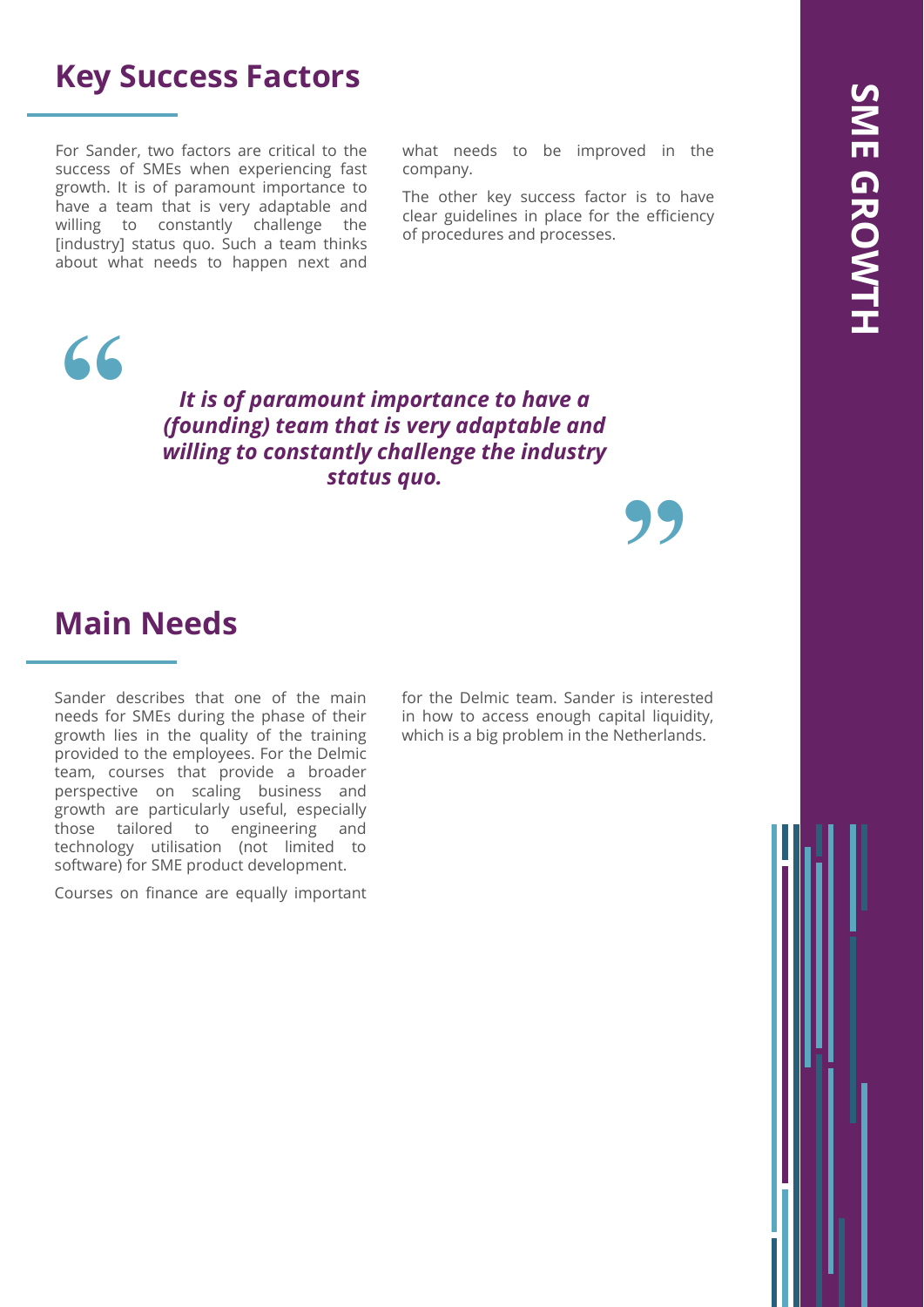#### **Cooperation Partners**

Delmic collaborates closely with AMOLF, an academic institute for fundamental physics in Amsterdam, the Delft University of Technology, and also has new collaborations in Germany, the US, and, to a lesser extent, China . These collaborations are very much embedded in the DNA of the company, as they almost primarily sell their products to academics .

On the other, Sander finds it harder nowadays to maintain such collaborations, as on one hand, he has less time to coordinate these collaborations, and on the other hand, the pace is different in academia, who tend to have a longer view .

#### **Cooperation with Universities**

Collaboration with academia is primarily on fundamental research, so a multi -year view on partnerships is typical for Delmic . However, funding is a challenge in academia . Since the company is not a small start -up anymore it receives less funding . In addition, a huge commitment is required from companies collaborating with academia, particularly in the Dutch system, where companies are regularly asked to put 100 k euros into projects, but as a scale -up, the company does not yet have that kind of money .

Additionally, for Sander, the in -between phase of moving from a start up to scale -up is challenging for SMEs . During this phase, SMEs are forced to collaborate with companies that would normally be considered as their competitors . The phase also makes it impossible for SMEs to collaborate in certain funding rounds for instance .

# **"**

*The in -between phase of moving from a start -up to scale -up is challenging for SMEs; during this phase, SMEs are forced to collaborate with companies that would normally be considered as their competitors…*

**"**

#### **Growth Training Needs**

Digitalisation is not critical as most processes are scalable, and available through the cloud . In terms of training needs, besides scalability coaching, some networking sessions around a specific topic/challenge with a speaker could be beneficial ; simply also making new friends as being an entrepreneur can be a very solitary exercise .

The SME grant - provided by the EU - provided coaching which has been beneficial as well .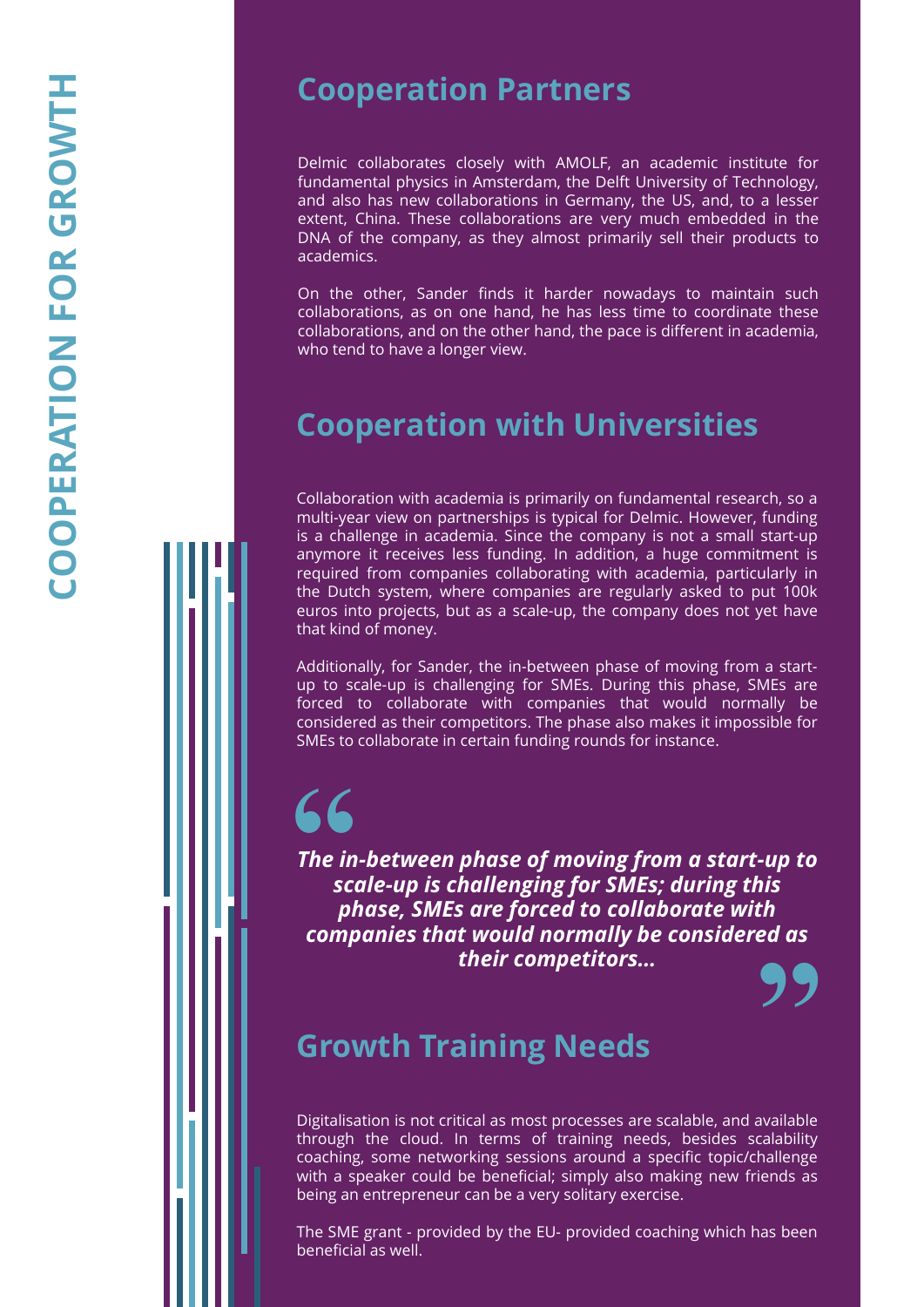## **Lucía Abad**

**IDESA/IDIP** *IDIP Sales Manager* 



Image retrieved from: https://www.idesa.net/

IDIP was created in 2015 through the merging of two former departments of IDESA: Industrial Plants and Field Erections and Shutdowns (both created in 2012). Although a subsidiary of IDESA, IDIP had its own structure and management.

IDIP aimed at first to include Turnaround execution, Engineering Procurement and Construction (EPC) projects, and Multidisciplinary Engineering Projects in its services portfolio. Overtime, IDIP services and product portfolio evolved until the current situation, in which we can identify four main areas: (1) turnarounds, including execution, PMC services and supplies, (2) modules and skids, (3) construction services, including<br>multidisciplinary projects, and equipment multidisciplinary projects, and

#### Spain **CONTACT** Lucia.Abad@idesa.net **DATE OF INTERVIEW** 11.06.2021 **METHOD** Zoom Interview **LENGTH** 45 Minutes **INTERVIEWER** A. de Rooij & M. Ceccarelli

**COUNTY**

termination and installation, and (4) tank singular projects.

IDP's growth trajectory has undergone a substantial increase since its creation in 2015, experiencing more than 400% growth during its first three years (2015-2017). Between 2016 and 2019, IDIP's absolute growth rate was set to 1254,7%, which allowed the company to be ranked 110th in the Financial Times' Top 1000 Ranking of the fastest-growing companies, and 7th in out of the 54 European companies that entered the ranking in Spain.

#### **Understanding of Growth**

IDIP understands growth as an organic and steady process that develops over time. The company aims to engage in more projects in the future and to have control over them. For IDIP, the goal is not to achieve great results one year be be unable to grow from there, but rather become a key longterm partner for its customers. In Lucía's view, the

only way to achieve this is to steadily grow over the years. This means gradually increasing the number of projects and staff supporting IDIP projects and its clients, while not neglecting their quality standards and identity, to ultimately increase turnover.

#### **NOTE**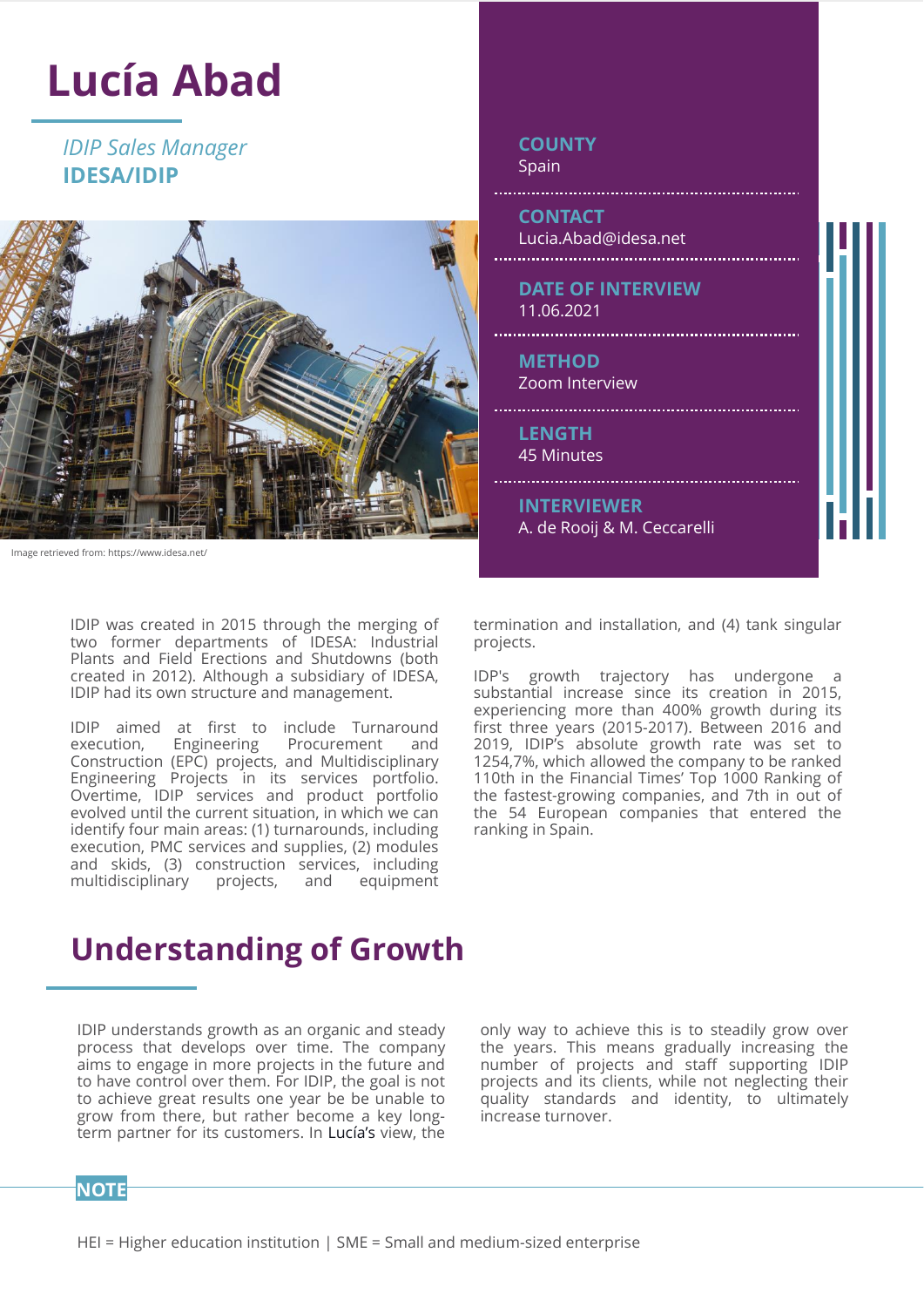Similarly to other companies, the growth path of an engineering company depends more on its operating environment rather than its status as an engineering company. If the environment is active and financially stable, there will be more projects and these companies are expected to grow.

According to Lucía, there are five crucial aspects of SME growth. The first one entails the *adoption of an entrepreneurial mindset*. Developing an entrepreneurial mindset is necessary to achieve the goals set by the company. It is done by setting milestones, making decisions and identifying lessons learned. Next is an *innovation management scheme*. In order to grow, it is completely necessary to be trained in innovation management to develop new ideas that lead to new products, services and solutions. Third, *knowledge of how to access capital* is essential. For Lucía, SMEs usually have limited resources and thus, getting

knowledge on the different ways to access capital and financing is fundamental for being able to opt for larger projects that help to promote the growth of the Company. Fourth, it is essential for the *business model to embed innovation in its strategic goals* and follow the trends of the market? how clients modify their behaviour to identify new opportunities, and then adapt our business to the same. Finally, *internationalisation* is one of the most important factors in the growth of an SME, including awareness of opportunities on accessing finance and a skilled workforce. In most cases, growth is linked to broadening the action area of an SME and knowing the market you are entering, its legal framework, potential local partners, or how to establish (or not) in that market are key factors to define the roadmap to that growth.

*Finally, internationalisation is one of the most important factors in the growth of an SME, including awareness of opportunities on how to access finance and a skilled workforce.* 

#### **Growth Strategies**

**"**

IDIP is the result of new market developments and diversification of IDESA. IDESA expanded its market after understanding that its clients are demanding not only vessels, but also additional services such as on-site installation, replacement during turnarounds or installments on skids, and connection to the plant. This was the reason why IDIP was born.

Additionally, IDIP is continuously seeking to increase its market share by increasing its action ratio. The company started with small projects in Spain and has expanded with projects in Europe, Asia, Africa and America. Product development is a constant in IDIP's sector. Looking at the future, the energy transition is a reality to which IDIP needs to adapt by entering new sectors such as hydrogen, CCS or LNG Bunkering. **"**

#### **Motivators & Challenges for Growth**

IDIP wants to become a key player in the sector and continue providing solutions to its clients. IDIP follows the example of IDESA, which has become one of the most important suppliers of PV in the world since it was created in 1993.

The main challenges to growth include

financial challenges and the lack of human capital concerning the increasing demand of the company's services/products, clients' growth, the presence of competitors in the market, and the need to increase staff and to achieve a steady level of growth.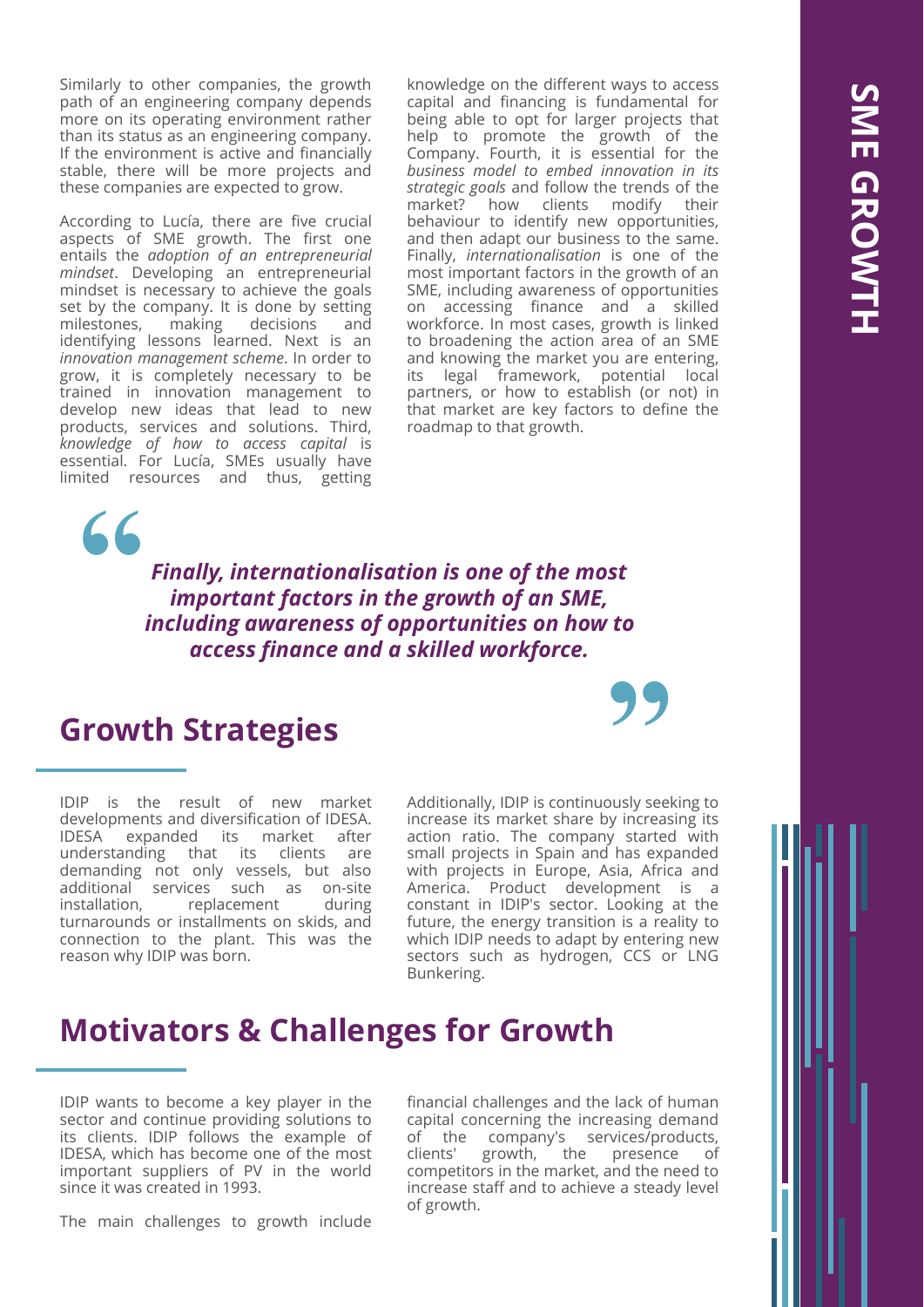#### **Transformation**

IDIP strives for steady and controlled growth as it wants to avoid an escalation that would cause the company to lose control of quality of its services. The staff

has been increasing steadily through the years, allowing them to have the necessary time to understand the company's philosophy and culture.

#### **Key Success Factors**

Lucía claims that the key success factors are reflected in the company's values; client-orientated, innovative and technological capabilities, reliability, strict ethical conduct, safety compliance, respect for the environment and very high quality in the project's execution. IDIP does not exclusively pursue economic profit, as it also wants its clients to experience the

## **Main Needs**

Undoubtedly, infrastructure, skills, management, access to finance are relevant needs for SMEs. It is the sum of these, among others (strength of the activity sector, industrial and labour policies, established supply chain, etc.), that allow an SME to grow continuously. In any sector of activity, but especially in one as critical as IDIP's sector, companies cannot afford to fail. It is the need to gain credibility that makes it possible for SMEs to grow in the client portfolio and company's real performance and inspire trust for future projects. Furthermore, Lucía reminds us that steady and controlled growth is key success factor. Through the years, IDIP has not been trying to reach the 'next level' of business until growth has been consolidated. This allows the company to maintain the quality standard.

therefore increase sales. Once that dynamic has started, it must be accompanied by an increase of staff, resources and, depending on the type of growth, skills.

On the one hand, there is a need to increase sales by reaching more clients and expanding IDIP's action area which, on the other hand, needs to be accompanied by an increase of staff, resources and, depending on the type of growth, skills.

#### **Business leader importance**

According to Lucía, one of the qualities that contribute to her being a leader is her ability to *mobilise a network*, which depends on the company's reliability with customers, suppliers, employees, etc. Of course, maintaining IDIP's current network and continuing its expansion in the future is a key to its competitiveness and sustainability. Additionally, as a leader, it is *fundamental to identify opportunities* and also to define which ones can offer the best results to IDIP. Additionally, IDIP wants to identify opportunities that also offer relevant advantages to the IDESA Group, regarding the manufacture of certain supplies. IDIP believes in *team* *leadership and the sum of effort* and teamwork. As Lucía states, true leadership lies in empowering each member of the organisation to feel useful and to act as leaders themselves in their daily tasks. The good of the whole must be above the benefit of the parties, and true leaders must avoid being protagonists, guiding the company's strategy in the medium and long term. Finally, *each member of the staff should be extremely competent*, which simplifies the decision making of the management team. They should also have unique abilities and experience, and the leader should be able to manage and coordinate them.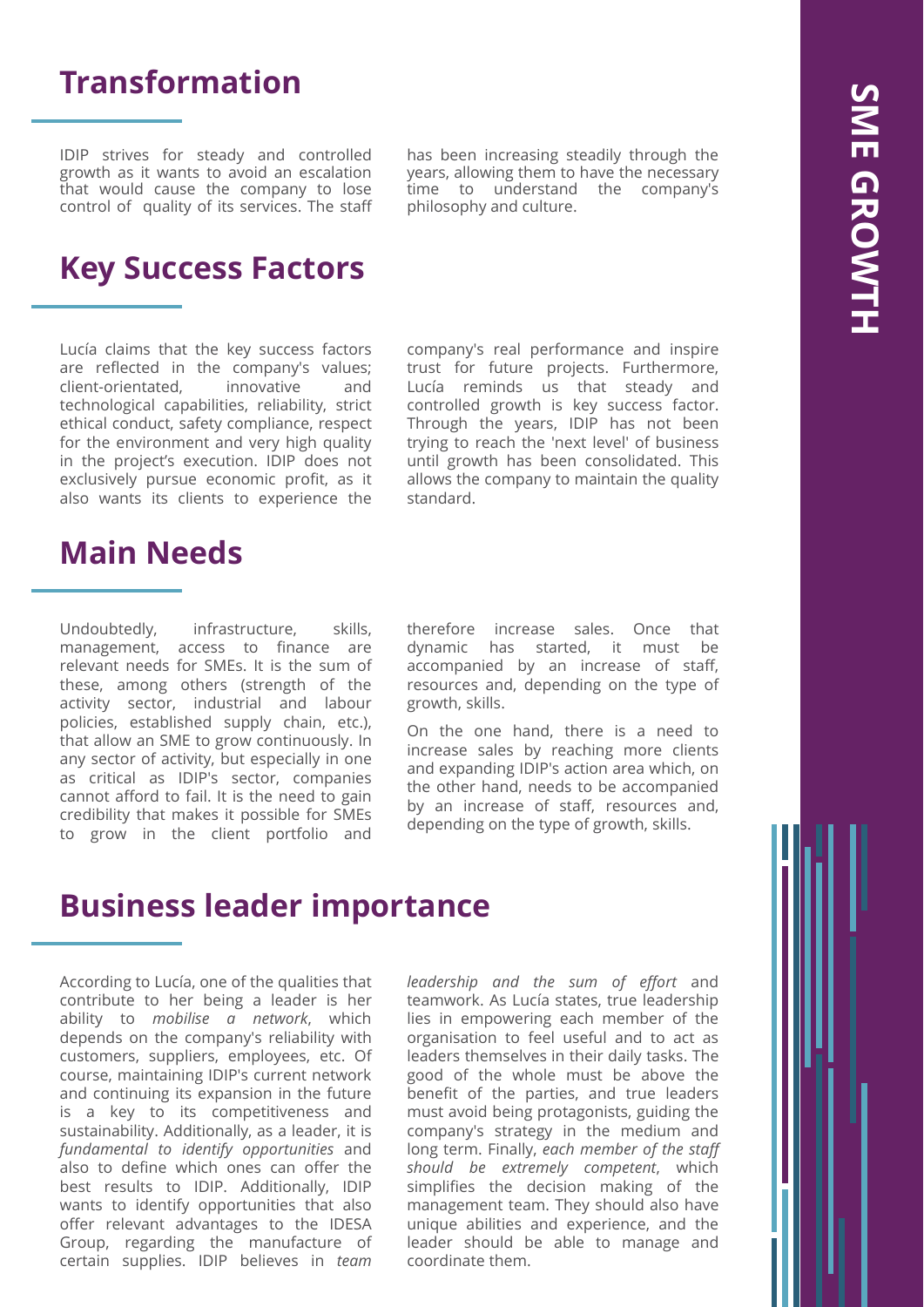#### **Cooperation Partners**

The company has been very active in collaborations on all fronts . The collaborations established have been very positive for all parties, taking advantage of the best of each of the parties : industrial, scientific and university . More specifically, IDESA collaborated with Technological Centres . such as IDONIAL in Asturias, AIMEN in Galicia . and TECNALIA in País Vasco, as well as with company clusters, like METAINDUSTRY and SMART EUREKA CLUSTER .

### **Cooperation with Universities**

IDESA (and IDIP) are collaborating with the local university by facilitating student internships at the company . The collaboration has historically been a success and helped a few people at the university to start their careers at IDESA . Additionally, the company collaborates with some international Universities based in Coimbra, Modena and Athens in several R&D projects .

Overall, cooperating with universities allows the group to have a different point of view . As the staff is involved daily in the industry, it has a more pragmatic approach to innovation . As Universities are more focused on theoretical aspects and research activities, collaborations lead to brand -new perspectives, which themselves lead to innovative solutions . In particular in collaboration with technological centres, they have developed new welding control processes, new solutions for coatings or optimisation of processes by means of digitalisation .

# **"**

*As Universities are more focused on theoretical aspects and research activities, collaborations lead to brand -new perspectives, which themselves lead to innovative solutions.* 



#### **Growth Training Needs**

IDIP growth has been closely linked to the expansion of the company services portfolio. There was a clear need to train IDIP personnel in new skills relating to new IDIP activities, with special regards to on -site safety .

Furthermore, the company needs to be up to date on safety standards governing IDIP projects . For Lucía, the company also needs to be aware of market trends, being up to date with energy transition, and new technologies In general, IDIP places special attention on multidisciplinary -skill training sessions, which enable problem -solving, decision making and self-management mentalities . The most needed trainings according to Lucía are for digitalisation skills, new technologies in the market, legal and management training, as well as international growth .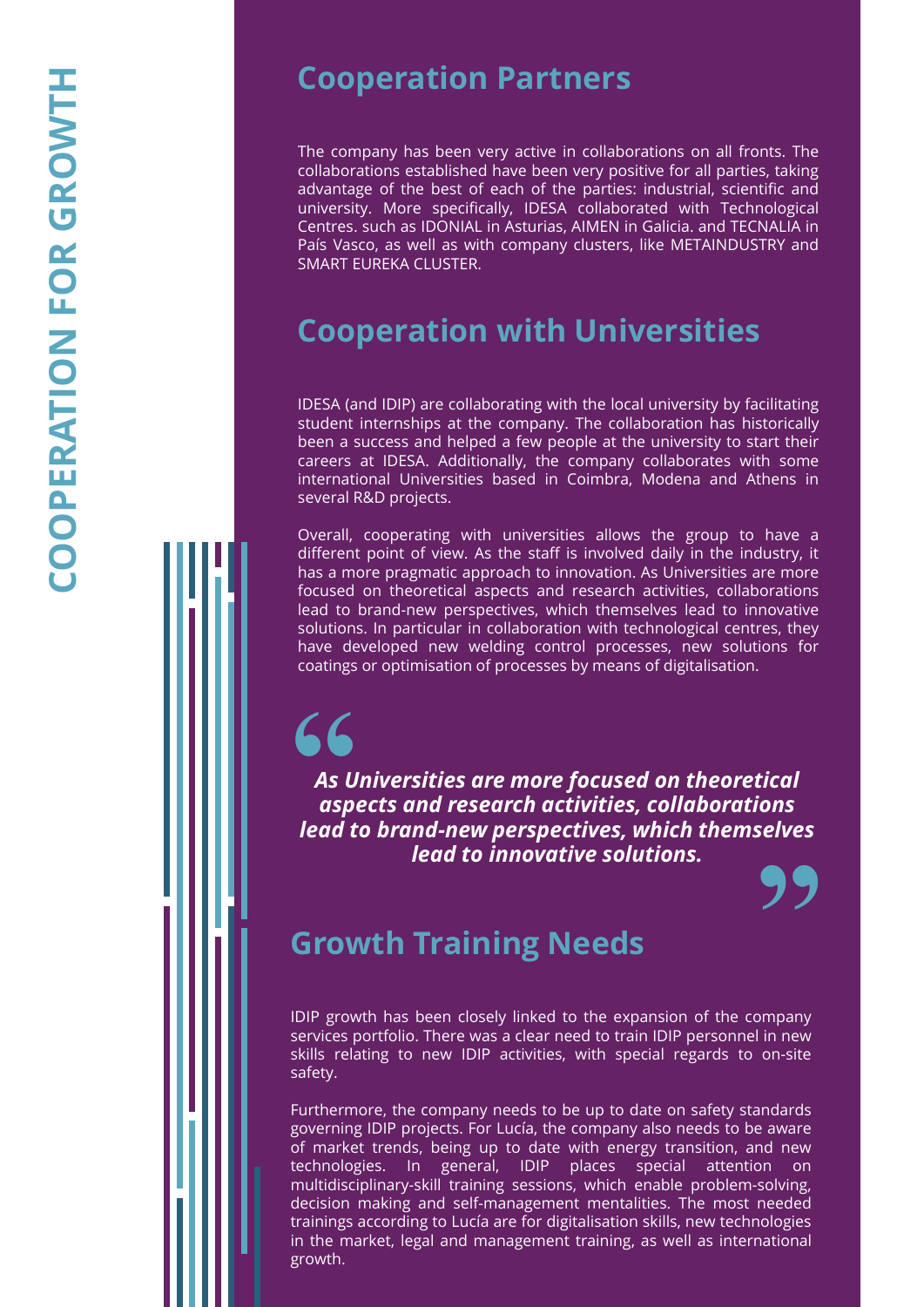#### **Joe English**  *Head of Enterprise* **COUNTY** Ireland **Meath County Council CONTACT** joe.english@meathcoco.ie **DATE OF INTERVIEW** 25.05.2021 **FIF** ..................... Meath County Council **METHOD** Zoom Interview **LENGTH** 52 Minutes **INTERVIEWER** Cameron McCoy Image retrieved from: https://www.meath.ie/

Joe English has been the Head of Enterprise at Meath County Council since 2015. He is a small business, start-up, and development professional with wide experience in managing pan-European innovation projects.

Joe received his B.E. in Electronic Engineering in 1980 and his MSc in Innovation Management in 2015. Joe previously worked as a software engineer at a large multinational company, at a

start-up that created computing machines, and later co-founded his own company that produced automated vision inspection tools for industry.

After selling his company and moving back to Ireland, Joe's local government offered him a position helping start-ups in the county get on the route to growth. In his current role, he has also worked with the European Commission on small business development and small business growth.

### **Understanding of Growth**

There are two ways of looking at SME growth: the government in Ireland defines SME growth as an increase in the number of employees, financial turnover, and potential for export.

Growth can also be described as SMEs growing their product line or their service to include either a wider product offering or a wider potential client base. This ensures that the SME is not only in a small niche market, giving the business some defence against risks and competition. This point of view looks at growth in terms of getting a company to a point where they can "survive and thrive".

In terms of government support for SME growth in Ireland, two funds can help SMEs grow: the Innovation Grant and Enterprise Ireland's Agile Innovation Fund. These funds supply both hard and soft support for businesses to help them get through the innovation process. Hard (financial) support is targeted at the smaller companies that lack the money and time to produce the innovation themselves. Joe identifies such companies that have the potential to develop and undergo an innovation process. SMEs with potential are helped to develop a realistic plan to get an innovative product to the market.

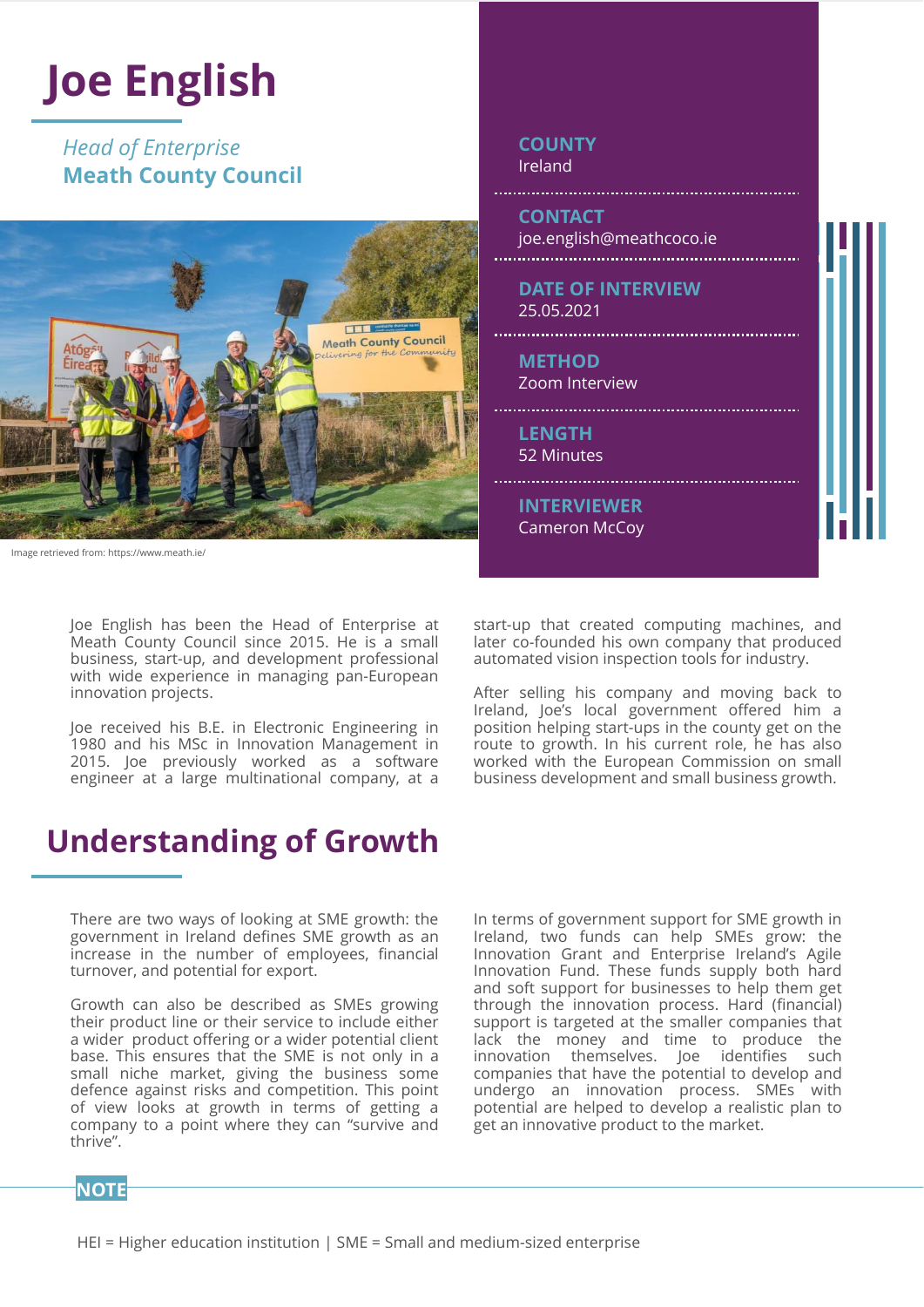Alternatively, soft support provides training and short-term, one-to-one mentoring use experts in management and technology. These help the SMEs with any issues they are experiencing and allow them to be more targeted in their approach.

#### **Growth Strategies**

According to Joe, engineering SME growth is about constantly looking to go further and do more. This includes looking for new products, services or clients.

Joe identifies two main growth strategies, the Meath Economic development strategy and the Local Enterprise Office's strategy. The Economic Development Strategy for Co. Meath aims to create 7500 new jobs in the city over the lifetime of the plan, and approximately 1000 new jobs a year. The economic strategy consists of three pillarseconomics, spatial planning and marketing, to attract and support business in order to achieve the ambitious, yet achievable 7500-job target. In doing so, the Council is actively engaging with and building relationships with businesses that have a role in economic development, harnessing talent and creating attractive living environments.

Additional support for SME growth is provided by Meath Local Enterprise Office, which offers more tailored training for SMEs.

Further, the Meath Local Enterprise Office (LEO) provides an information and advisory service to new and existing entrepreneurs on all aspects of setting up and running a business. The Meath LEO provides support and services for those looking to start, grow and develop a business in Meath. The office also acts as a source of information for all state enterprise agencies and other initiatives, providing information on enterprise incentives, business structures, taxation, regulatory obligations, market research, etc. Services to local businesses can include the provision of business information and advice; business skills training; mentoring support; financial assistance; and management development programmes. The LEO also spearheads various initiatives to encourage and promote enterprise across the County working with business groups, community groups, various other local and national bodies.

#### **Motivators & Challenges for Growth**

Businesses often decide to grow out of fear that they will lose their competitive edge.

**"**

Yet, fear can also be a demotivator of a small company. It is important to get the SME's owner-manager out of their comfort zone to think of possibilities for the future.

**"**

*Engineering SME growth is about constantly looking to go further and do more. This includes looking for new products, services or clients.*

#### **Business leader importance**

Having good leadership is a key success factor. Successful business leaders tend to have a good grasp of their industry. They have open personalities and are receptive to suggestions and ideas, especially from their employees and external contributors. They also have a strong sense of self-awareness and are open to admitting faults.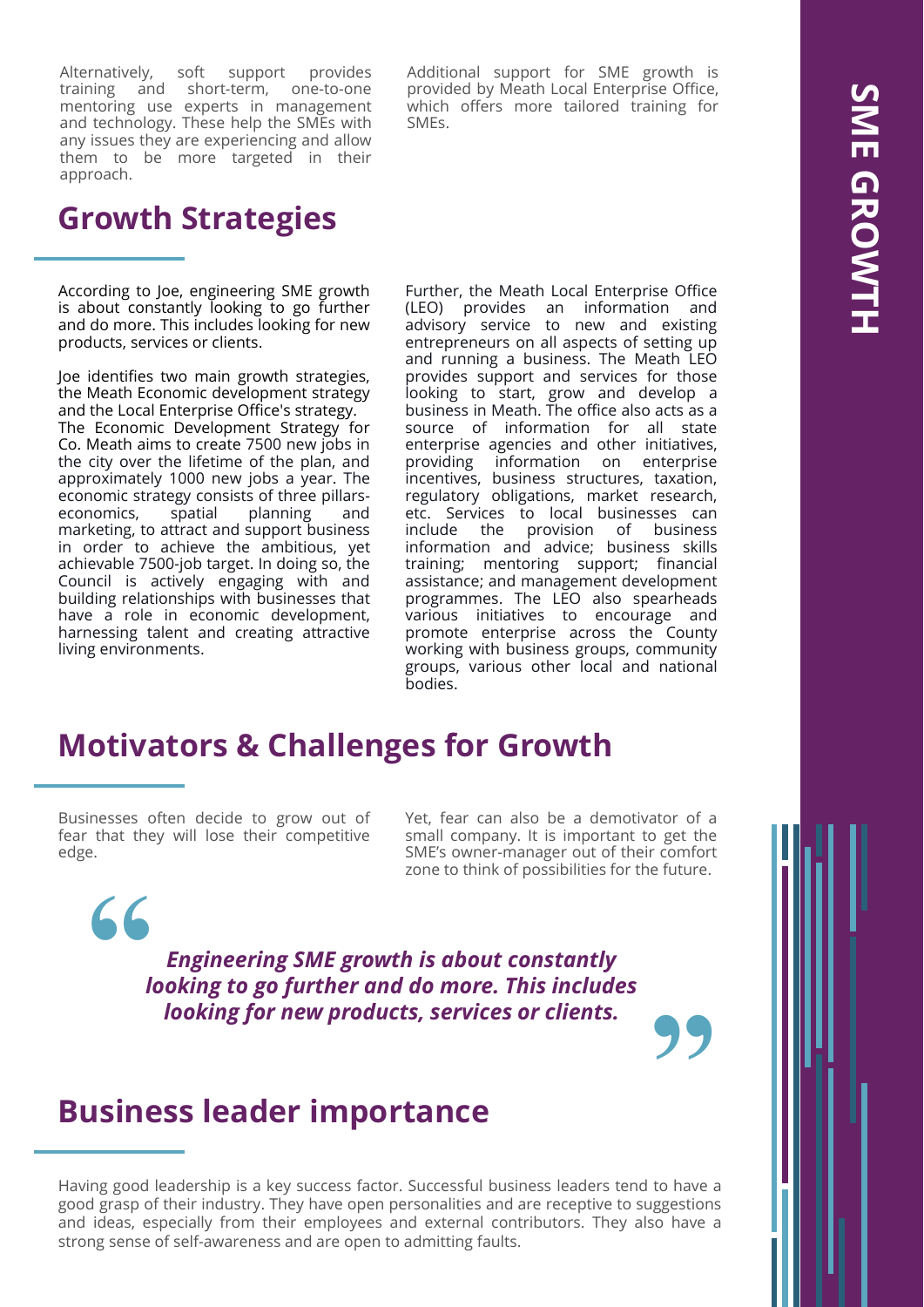#### **Cooperation Partners**

The Meath Local Enterprise Office works with local chambers of commerce and the businesses in the region . Meath County Council also works with other government bodies, for example the tourism board to ensure that companies who are involved in tourist services or products get the support they need .

### **Cooperation with Universities:**

Through Innovate Ireland's Agile Innovation Fund, which provides funding and training assistance, many experts are brought to help SMEs . These experts are either in the technology transfer office, or academics themselves . The Meath Local Enterprise Office makes SMEs aware of the help that they can get from universities, and also refer the SMEs that need advice to the relevant university staff members .

### **Opportunities for university business cooperation**

There are currently not enough major projects going on between universities and businesses . The different timelines that universities and SMEs have, and the amount of funding required, means that sometimes collaboration between the two can be difficult . Funds such as the Agile Innovation Fund can help bring necessary resources from the university to the company .

There are also possibilities for collaboration between universities and SMEs in education and training of SME employees . It is also useful to direct university resources to the business as a whole instead of a single person . Employees can receive short term trainings and courses that can be tailored to the needs of the business . It may also be beneficial to work with groups of owner -managers who are, for example, working in a particular technology field and create specialized trainings for them . Companies would be more interested if they see a direct benefit to further themselves .

When SMEs and universities do collaborate, it is important to set expectations early for a relationship. Meath Local Enterprise Office clients are made aware of university activities that could benefit their businesses .

# **"**

**"** *The different timelines that universities and SMEs have, and the amount of funding required means that sometimes collaboration between the two can be difficult*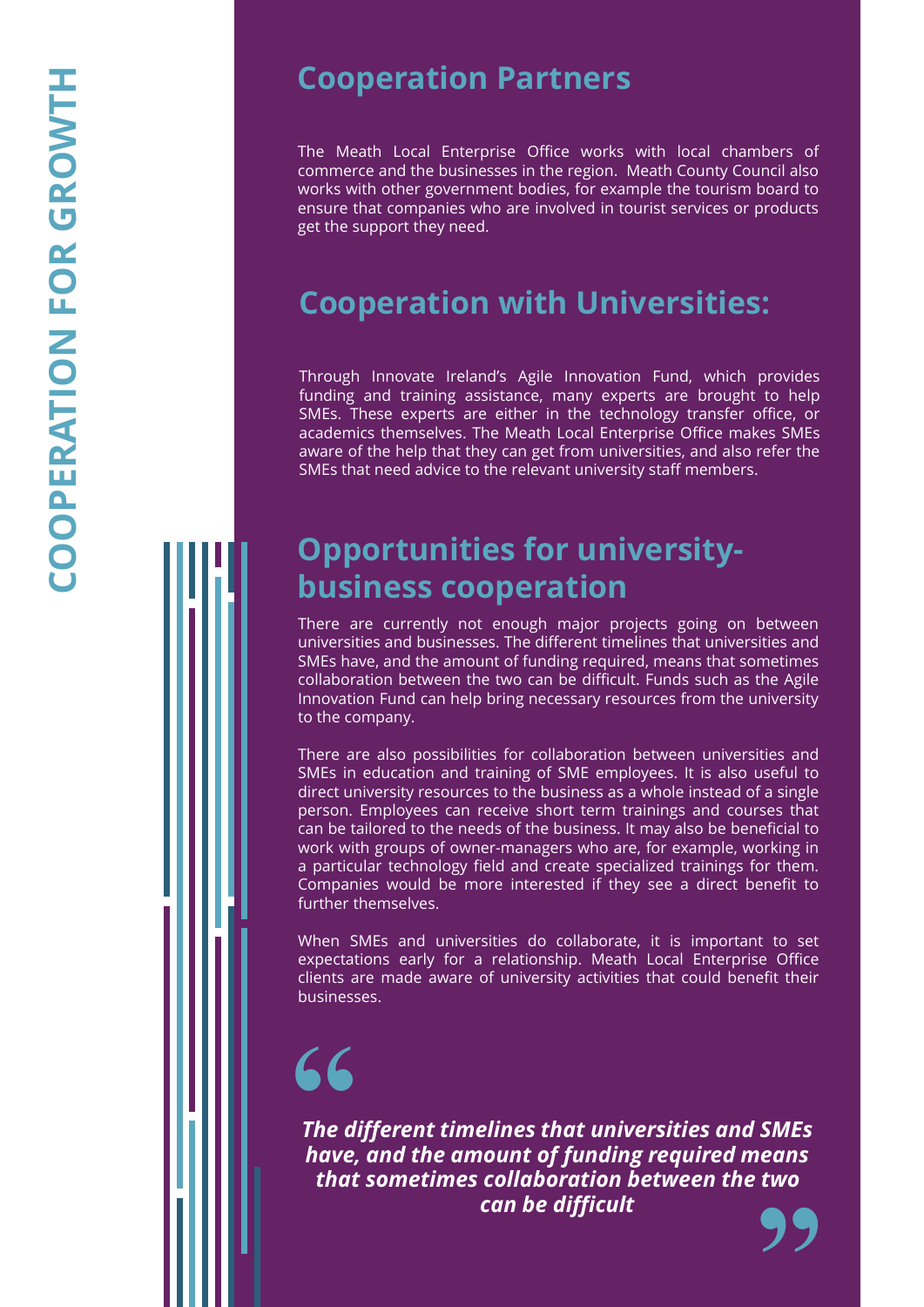### **Growth Training Needs**

There may be a need for training of SMEs to be able to identify other businesses' needs. There is a growing opportunity for businesses to develop their own products and services to fit the needs of other companies.

There may be an opportunity where smaller businesses that have useful technology offer their knowledge services to other companies that do not have that knowledge or may not be able to afford to hire other experts in that area. An example of this may be ensuring that when an SME offers new technology, it also offers the backup service and support for the technology.

As technology gets more complex, and as manufacturing and services become more automated, there is going to be a different relationship between service providers, product providers and customers, one that is more than likely going to be longer-term. There is a great opportunity for the service provider to have a recurring revenue stream.

# **"**

*There may be an opportunity where smaller businesses that have useful technology, offer their knowledge services to other companies that do not have that knowledge or may not be able to afford to hire other experts in that area.*

**"**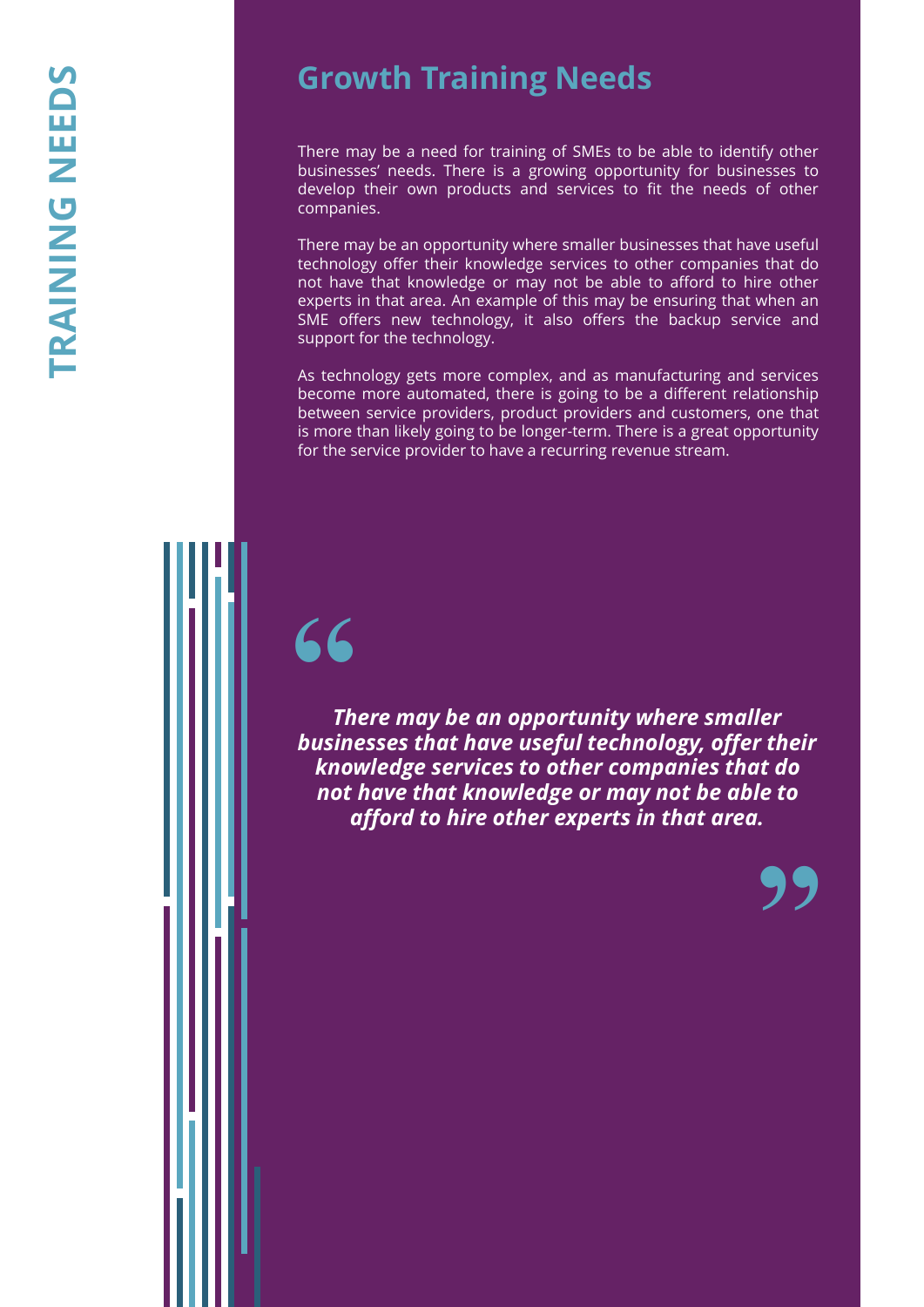

Alvaro has a mixed background that has granted him extensive international experience, having worked both in the United States and Europe. He is currently working in the UK, where he started working on Research and Development activities four years ago.

Alvaro provides innovation and growth services for SMEs that are mostly funded by Innovate UK, the national governmental body for innovation in the United Kingdom. Through these services, he helps

SMEs in their growth journeys that go further than just obtaining funding, covering other growth possibilities such as internationalisation, product commercialisation, collaboration opportunities or stakeholder's identification.

Alvaro also has experience in business development in different sectors, which he believes to be one of the key elements that every SME - with a certain degree of R&D in its model needs to address.

#### **Understanding of Growth**

To Alvaro, growth means an increase in turnover, mostly revenue from sales, as well as experiencing an increase of resources to respond to those rising sales. There are, of course, other ways of growth that are not strictly on the financial side. For instance, adding new products and services to the company's portfolio or simply increasing the company's capabilities and the offering to their clients. In Alvaro's opinion, growth is more vertical than horizontal, and it affects sales and resources (people, equipment, etc.).

In terms of defining a timeline for growth, this is not an easy task to determine, as it depends very much on each company's goals. Some companies aim to increase their turnover by 15-20% a year, while other companies aim to scale and become a 300 person operation.

**NOTE**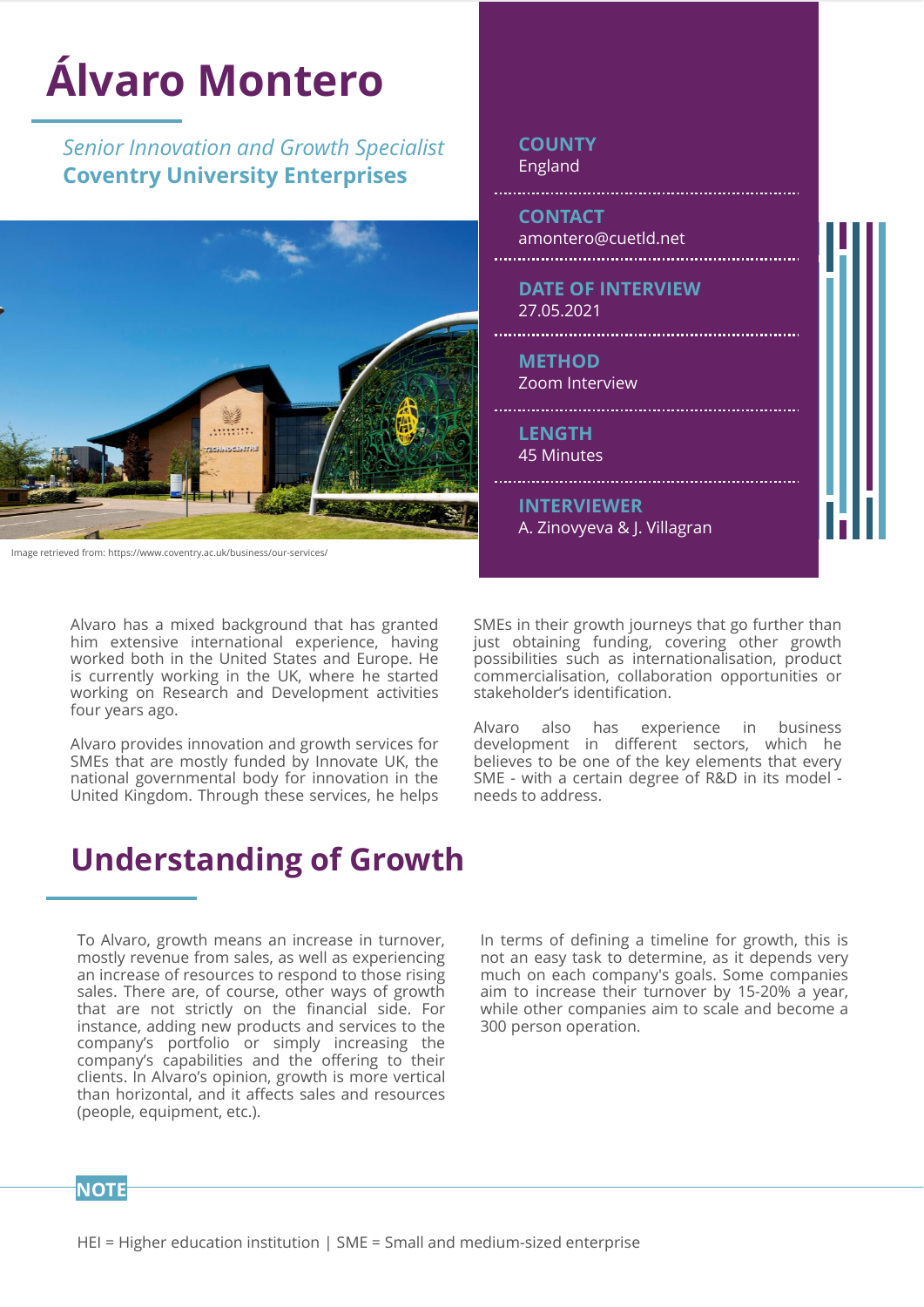#### **Engineering SME Growth**

Ways to engineer SME growth depends on the company. Established companies do not usually experience exponential growth, but rather rely on their clients and brands, and prefer a model that allows them to grow steadily. Start-ups, however, are more likely to experience exponential growth, since they get more funding and

#### **Growth Strategies**

Alvaro identified a number of growth strategies, including R&D grants, collaboration with other companies and organisations, internationalisation, and scaling by trying to reach new verticals with the same solution. For his latter take bigger risks.

Based on Alvaro's experience, he does not see rapid growth in engineering companies very often, and when he does, it is a product of innovation and tends to be linked to R&D grants.

strategy he pinpointed that if a company has developed a solution for a specific sector and that solution applies to other areas, "why not pursue it?"

**"** *It is important to understand the current situation of the company and to make sure, before undertaking a big project that there is capacity, skills, willingness, and vision to accomplish each goal.*

#### **Transformation**

**"**

To Alvaro, transformation potential is clearly a matter of resources.

Companies need to first look at their culture and their team to understand what they have and what they are lacking. "Does the company have the right people with the right skills in the team to move towards the agreed plan of growth? Does the company have a strong financial position to take certain risks to grow?" The list of questions goes on, he adds.

The second step would be, then, identifying who of their stakeholders the company should involve or rely on when trying to undertake its growth plan. Stakeholders will, of course, depend on the type of growth a company is trying to achieve.

Finally, if the growth is intended to happen through Innovation and R&D, then the company needs to identify potential universities that could support it. Following this, the company could catalyse the creation of a network and find other relevant partners, clients or projects to add to this network.

In summary, it is important to understand the current situation of the company and to make sure, before undertaking a big project, that the capacity, skills, willingness, and vision exist to accomplish each goal. Alvaro puts the example of a 57-year-old member of the senior management team of a company who probably is not willing to adapt to the time difference in Australia. It needs to be a collaborative effort and the whole company needs to be ready for that, especially in terms of passion and energy.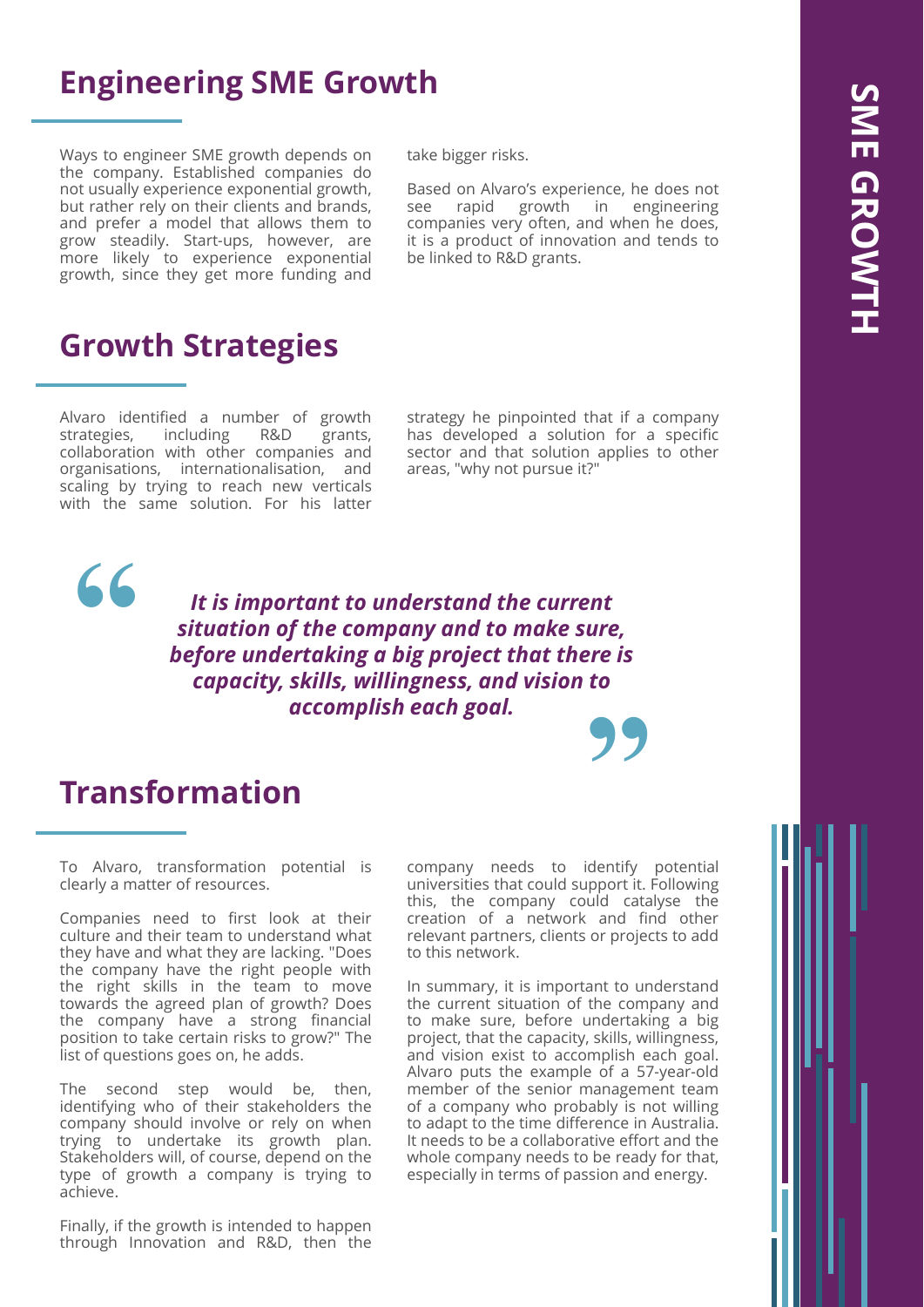#### **Challenges from Growth**

According to Alvaro, *before the transformation takes place*, a number of factors should be met, such as the financial capacity to face new risks; having a team that is ready to embark on the growth process; the identification of the profiles within the team that will drive the growth with passion; reliance on the stakeholders to support the company in the growth process; understanding and capacity to communicate the added value of the offered solution to whomever the company is talking to; flexibility, which is not always easy for a company with needs, tight deadlines, and other pressing forces; and maintenance of normal operations (clients, sales, bills, etc.) while you are preparing or moving towards a new stage of seeking growth and taking risk.

*Subsequent to the transformation*, the ability to consolidate and to re-structure the company based on that is a key factor. However, the process for that depends heavily on the main driver of growth. In particular, a company that has gone abroad and entered the international

market now must now deal with customs, different languages, cultures and time zones, new clients, etc. All those factors need to be understood and integrated within the operation of the company. Additionally, if the main driver of growth was R&D and a company has been working with a university, part of the knowledge needed for R&D sits at the university. The company might not have the full picture of the technology it wants to exploit, which means a team with the right knowledge is needed to really take advantage of the opportunity. Moreover, when talking about approaching new sectors, it might be worth it to bring business developers with 10-15 years of experience in those sectors to help the company consolidate its position in that market.

A general challenge, regardless of the driver, would be to understand the transformation and bring it "in-house" in order to reduce the number of third parties on which the company depends.

#### **Key Success Factors**

Digitalisation is clearly one of the key success factors for SMEs. Many digital tools improve performance and provide knowledge of the operation of a company, and not many firms use the tools. Looking at the funding that digitalisation-related initiatives get, both at the European and

national levels, one can see the importance of the topic. This is particularly true in the case of engineering, where many of these tools can help a company gain a competitive advantage in cost, productivity, and more.

**"** *Digitalisation is clearly one of the key success factors for SMEs; many digital tools improve performance and provide knowledge of the operation of a company, and not many of them use those tools.* **"**

#### **Business leader importance**

Successful business leaders tend to have a good grasp of their industry. They have open personalities and are receptive to suggestions and ideas, especially from their employees and external contributors. They also have a strong sense of self-awareness and are open to admitting faults.